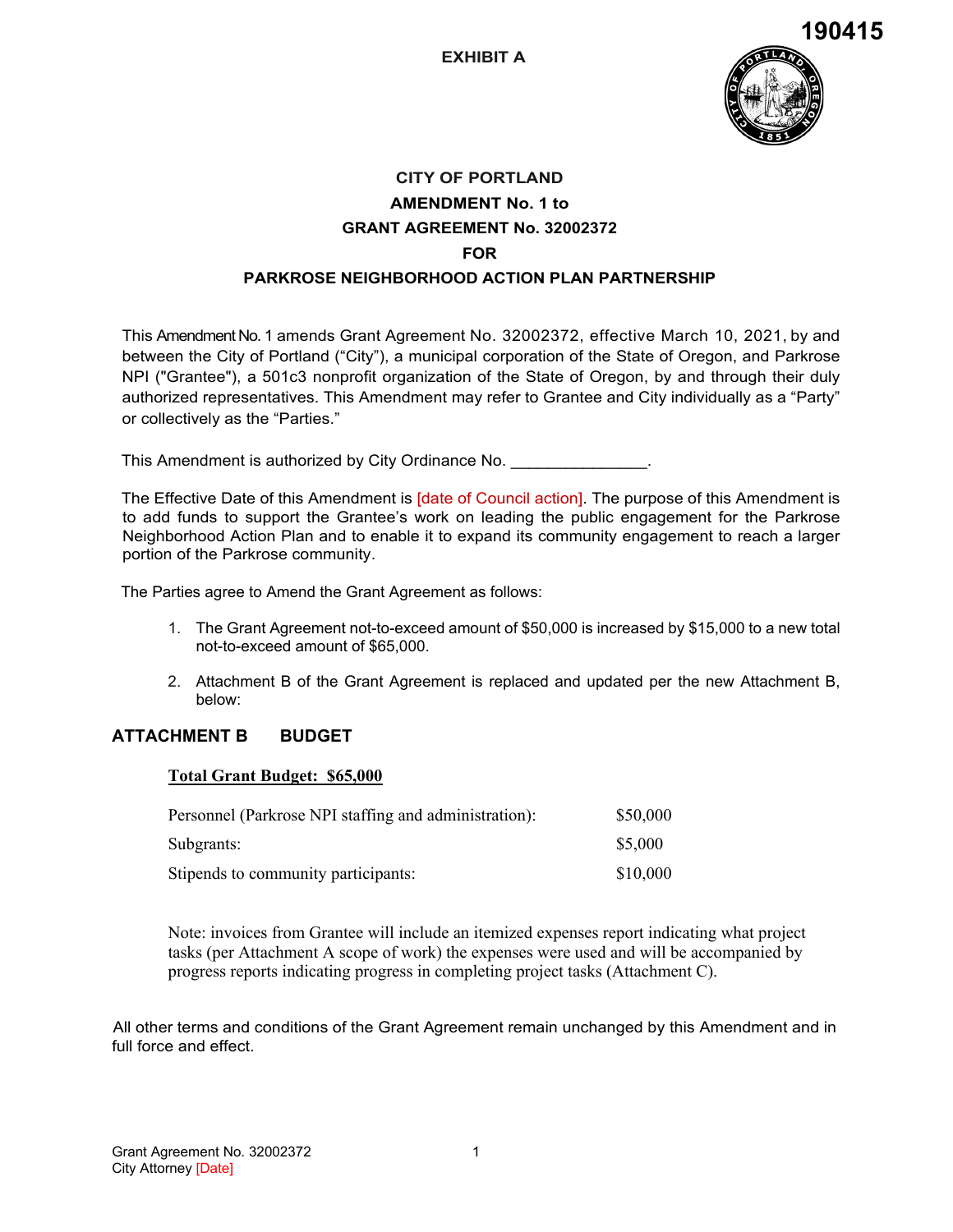IN WITNESS WHEREOF, the Parties hereby cause this Amendment to be executed.

#### **GRANTEE**

\_\_\_\_\_\_\_\_\_\_\_\_\_\_\_\_\_\_\_\_\_\_\_\_\_\_\_\_\_\_\_\_\_\_\_\_\_\_\_\_ \_\_\_\_\_\_\_\_\_\_\_\_\_\_\_\_ Authorized Signature Date

\_\_\_\_\_\_\_\_\_\_\_\_\_\_\_\_\_\_\_\_\_\_\_\_\_\_\_\_\_\_\_\_\_\_\_\_\_\_\_\_\_\_\_\_\_\_\_\_\_\_\_\_\_ Seile Tekle, Executive Director

Address: 4048 NE 122<sup>nd</sup> Avenue Portland, Oregon 97294

Phone: (503) 964-7807

Email: seile@historicparkrose.com

### **Prepared by**: **Bill Cunningham, Project Manager**

Sent to: Seile Tekle via email at [seile@historicparkrose.com](mailto:seile@historicparkrose.com)